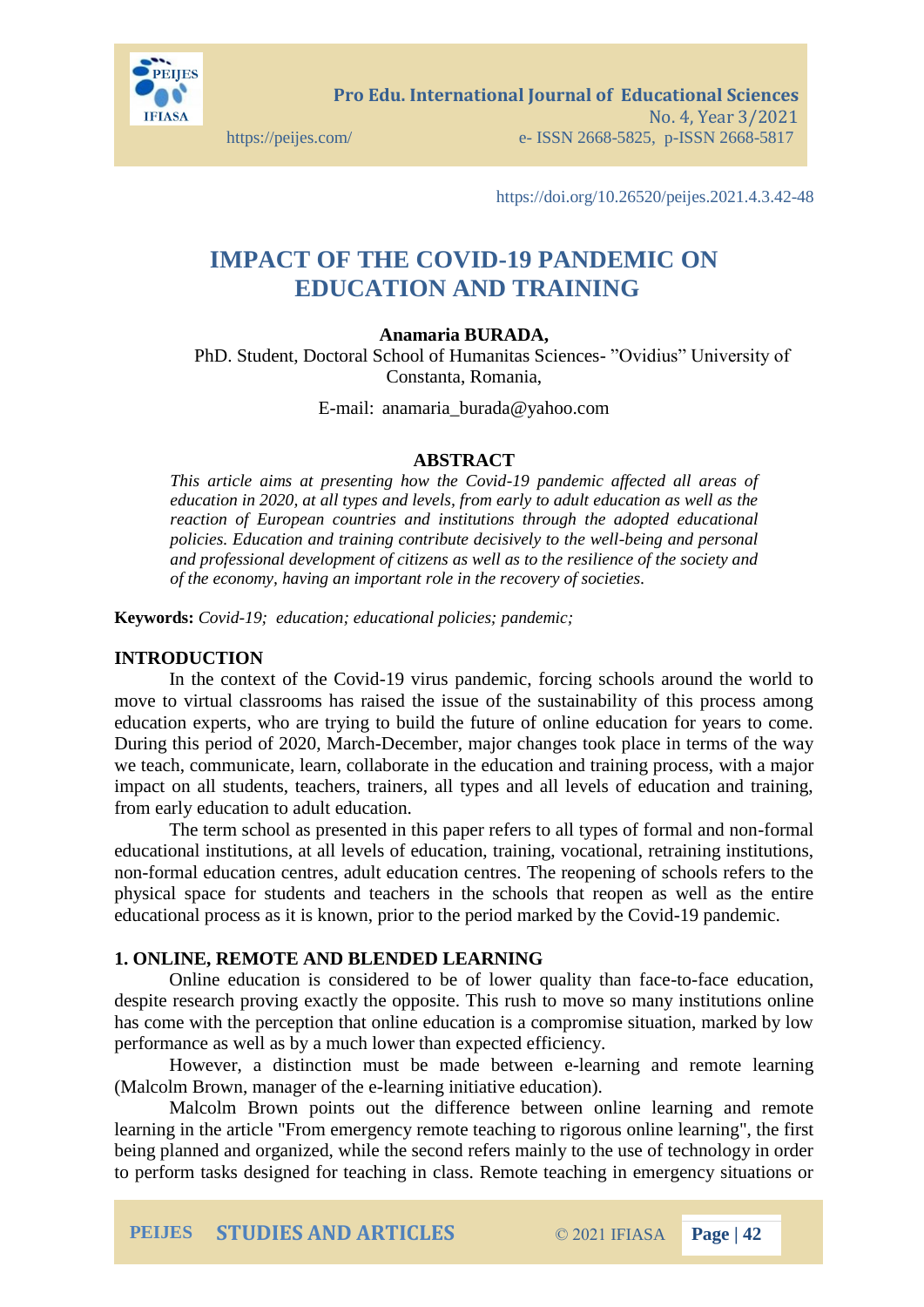

remote learning refers to the sudden transition from learning in a classroom, physical spaces to learning in virtual classes, with specific functionalities and organizations.

Remote learning it is defined as the education offered to remote students without the usual face-to-face contact with a teacher in the classroom, with the support of television and online materials and programmes.

Online learning it is considered the education that takes place on the internet, part of remote learning programmes and can complete the teaching carried out in the classroom.

Blended learning combines face-to-face teaching and learning with the use of educational technology applications and students' interactions with online learning, helping them to achieve their learning goals.

Remote learning is compared to any other form of teleworking. The activity that normally takes place in real time is moved online, using applications and online collaboration platforms such as Cisco Webex, Zoom, Microsoft Teams, Google Meet for synchronous meetings and Google Classroom, Drive for teaching asynchronous materials. On the other hand, online learning involves much more planning. For a complete online university course, planning, development lasts from six to nine months (EDUCASE report).

It is interesting to note that online education is perceived as a telework activity for teachers rather than for direct beneficiaries, respectively pupils or students. This aspect can also be understood as a result of the fact that the standardised and organized work activity is specific to adults, unlike minors whose main formative activity is education.

Also, Kelvin Thompson, executive manager of the Centre for Distributed Learning, which has been offering online courses for 24 years, claims that 85% of students choose at least one online course, which is why a lot is invested in their infrastructure.

# **2. INTERNATIONAL AND NATIONAL EDUCATIONAL POLICIES**

In the UNICEF Publication "Creating resilient education systems in the context of the Covid-19 pandemic. Considerations for local and school establishment decision makers" is argued that the resilience of education systems diminishes the impact of the pandemic on learning in the context of school closures. However, this has aggravated existing social inequities.

Schools are not only a place for academic education but also for learning social and emotional skills, for social interaction, challenging teachers, principals and those in charge with the education system and decision makers, local authorities or education administrations, ministries, national agencies and other relevant stakeholders in education, to find solutions for quality inclusive education. Thus, schools represent micro-social climates, with clear dimensions in which those present participate as exponents of the values they find in the family and also exercise various social roles and statuses, in a process of formation and transformation of personality. All the more so, the didactic staff, whether they are teachers or principals, managers of school organizations, counsellors and psychologists, have a particularly important impact in guiding the younger generations in terms of their development but also in the formation of their personality.

In Romania, although the National Education Law mentioned since 2011 in Chapter IV- Pre-university education curriculum and Chapter VII- Management of the system and educational establishments, Section 1, General provisions, articles 70, 94, para. 2 and letter t, the establishment of the Virtual School Library and of the School e-learning Platform, which include examples of lessons for the school curriculum topics, examples of assessment tests,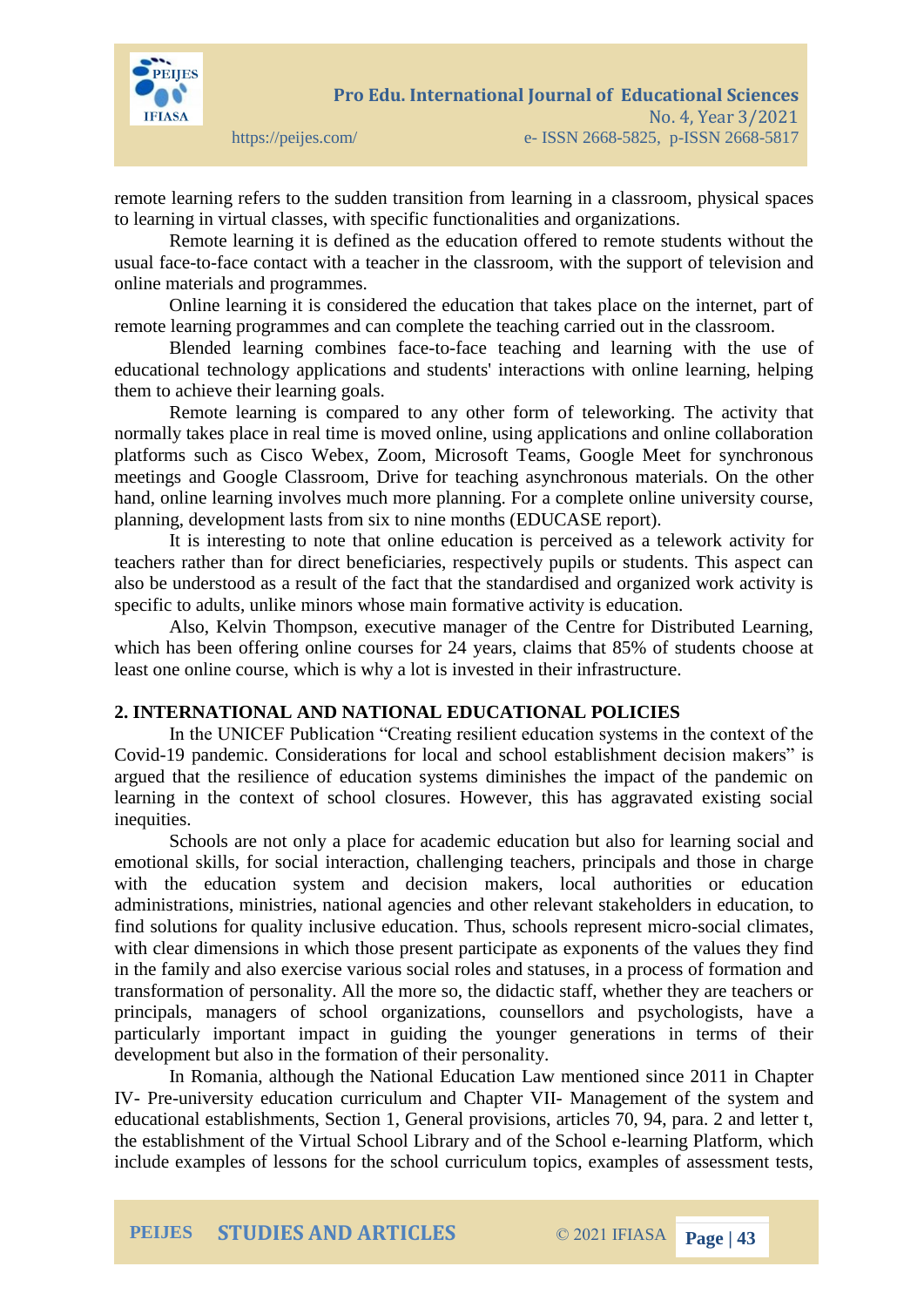

guides, digital resources, protected by Copyright and related rights law 8/1996, as subsequently amended and supplemented, these becoming resources permanently accessible and free to any student or teacher, as well as the role of the Ministry of Education in building and ensuring their operation, the 2020 pandemic led to the forced digitalization of education.

Educational institutions and training institutions have made efforts to maintain the right to education. They currently use alternative options for remote learning and learning, various school learning platforms such as G-Suite with Google classroom and Google Meet, for synchronous and asynchronous teaching, Adservio, Microsoft Teams, Webex and Zoom.

LAW no. 1 of January 5, 2011, published in the Official Gazette no. 18/ January 10, 2011, Law that abrogated the Education Law number 84/1995 and Law number 128/1997- on the Charter of the didactic staff, provides in Art. 70, paragraph (3) The educational establishments use the school platform of learning in order to provide support to students during or outside school hours, or for those who, for health reasons, are temporarily unable to attend school; paragraph (4) The establishment, management and permanent enrichment of the Virtual School Library and of the School e-learning Platform is the responsibility of the Ministry of Education, Research, Youth and Sports.

It is amended and supplemented by several laws and ordinances, including Law 126/2020 to supplement the National Education Law no. 1/2011. It introduces a new paragraph in Article 70 after paragraph 2 which shall read as follows "The Ministry of Education and Research provides students and teachers the necessary infrastructure, consisting of devices and Internet access, in order to access the Virtual School Library and the e-learning platform."

In Article 94  $(2)$ , a new section z) is inserted after section  $(y)$ , which shall read as follows: "z) provides to each teacher and to each student who is entitled to the social support scholarship a laptop or tablet device, connected to the Internet, in order to be able to participate in the e-learning activities carried out outside classes."

This draft law was adopted by the Chamber of Deputies in the meeting of May 20, 2020, in compliance with the provisions of art. 76 para. (1) of the Romanian Constitution, republished, promulgated by decree 363/2020 on July 3, 2020.

The explanatory memorandum mentions the disadvantage of the lack of digital facilities that result in the increase of the risk of dropping out of school, Romania being a state with a high level of risk of poverty and social exclusion, over a third of Romanian children being exposed to this risk - 38.1%. It differs in large cities 18.6%, 24.9% in small cities and 45.5% in rural areas.

The structural funds that can be accessed through the human capital operational programme 2014-2020, axis 6- Education and competence and other European Union programs in the future financial framework 2021-2027 represent a solution for the endowment and digitization of schools.

The didactic activity through technology and the internet is a form of organization of the didactic process that involves the replacement of the teaching-learning-evaluation hours, which presuppose the physical presence of the preschoolers/students in the classroom, with individual study activities and didactic activities in the online system, defined in the Order for the approval of the framework methodology on carrying out teaching activities through technology and the Internet as well as for the processing of personal data published in the Official Gazette number 837 of September 11, 2020. This activity, although clearly stipulated, becomes effective but equally depersonalized by the absence of direct contact,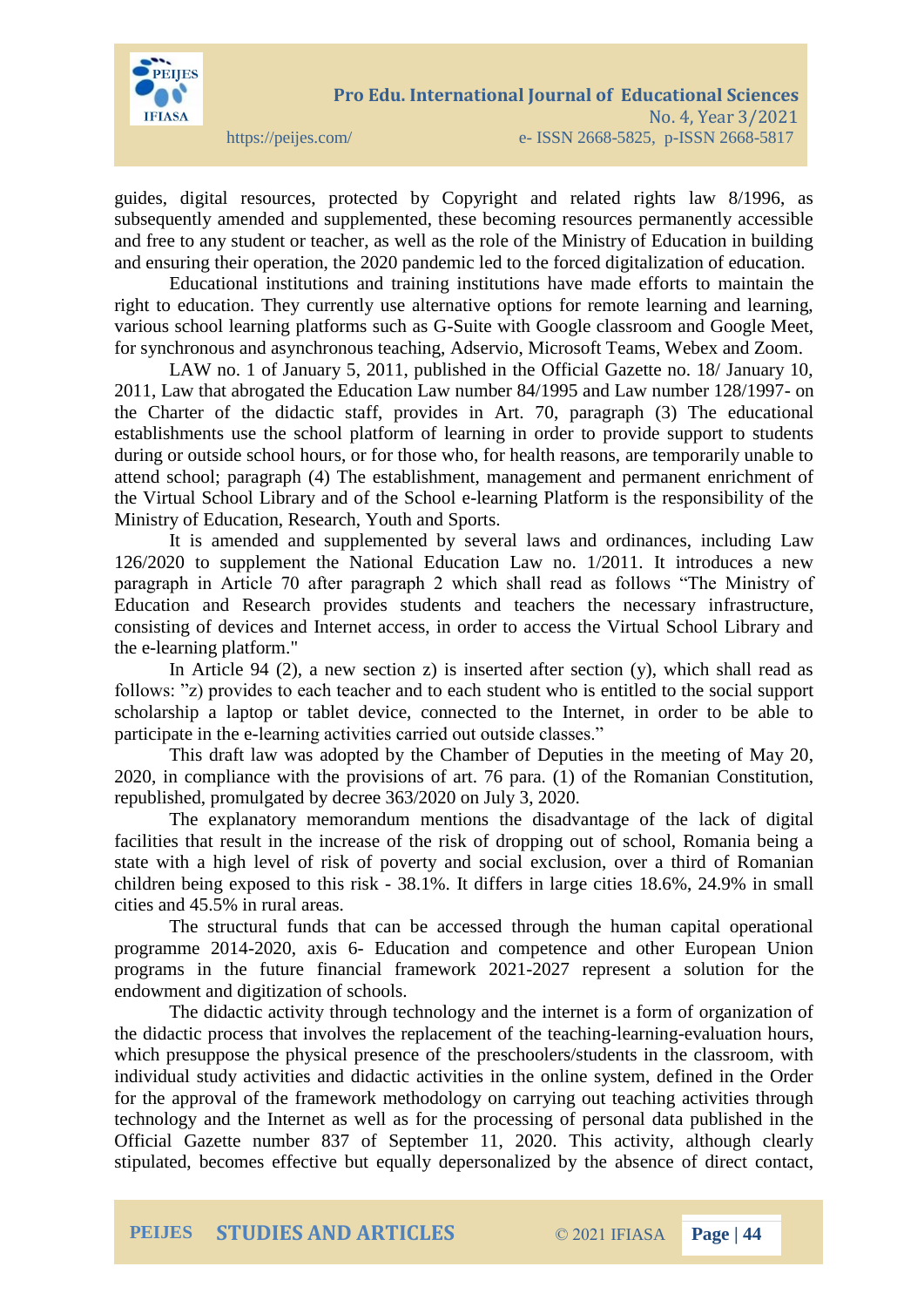

cancelling certain components of the teaching act and consequently teachers find themselves in the situation of reinventing themselves in terms of methods, and also in the situation where students perceive the educational act as changed, a change that can distort the attitude towards education, and the actual performances of the students will be able to confirm or refute this statement.

The process of digitalization of education in Romania began with the implementation of projects such as CRED- Relevant Curriculum for Open Education for All, which started in May 2018 amounting to 42 million euro and with a duration of 4 years. It is meant to train, with the help of 900 trainers, a number of 55,000 teachers - 40,000 primary school teachers and 15,000 middle school teachers, in the use of attractive and adapted methods and contents. The project also includes the development of open educational resources (RED) for all levels and methodological guides covering the subjects.

Another project, implemented by the Administration Agency of the National Informatics Network for Education and Research, through the Operational Programme Competitiveness 2014-2020, carried out from September 2019 to September 2021, is the project which aims to create a digital platform with open educational resources, of an Edulib virtual library, in order to create a centralized integrated environment able to meet the needs of the use of educational resources in the modern educational process. The expected results are the creation of a digital platform with open educational resources, the endowment of 5,400 middle schools with multimedia kits and the training of 5,400 teachers.

The National Council of Students also proposed the project "Digitalization of Education - long-term solution", asking the Romanian Government to take directions of action in order to ensure the digitalization of education in a participatory, transparent, equitable manner, which represents a priority for the educational system. They also mention the position of the Lifelong Learning Platform on the importance of digitalization in education, a priority at European level, the National Strategy in the field of lifelong learning in Romania does not have monitoring indicators and is not reflected on the public agenda.

A U-report survey conducted by Unicef Romania regarding the online school tells us that a third of Romanian students are not satisfied with the online school and do not attend courses through virtual platforms. The most popular platforms used for online communication are Zoom (25%) and Google Class (23%), but also Whatssapp (20%). Other platforms used include Messenger (13%), Skype (3%) and Discord (2%). Another 218 children and young people mentioned other platforms and according to their answers, 33.98% have access to education during this period through the Adservio platform, 24.76% through Microsoft Teams, 7.77% - Google Services, such as Google Drive and Google Classroom, 5.34% - the platform of the school where they study, 3.40% -Webex, and less than 2% through the platforms Meet, 24edu, Sociology and WhatsApp. 18.45% of these respondents keep in touch with teachers through other platforms, namely Facebook and Facebook Messenger. Regarding the way students have adapted on these platforms, 82% have adapted easily or a little difficult, while 8% consider that it is difficult for them to adapt.

Between December 18, 2020 and February 15, 2021, the Strategy on the Digitization of Education in Romania is in public consultation.

The order on amending and supplementing the annex to the order of the Minister of Education and Research no. 5545/2020 on the approval of the Framework Methodology on the development of teaching activities through technology and the Internet as well as for the processing of personal data provides for the design of activities in both synchronous and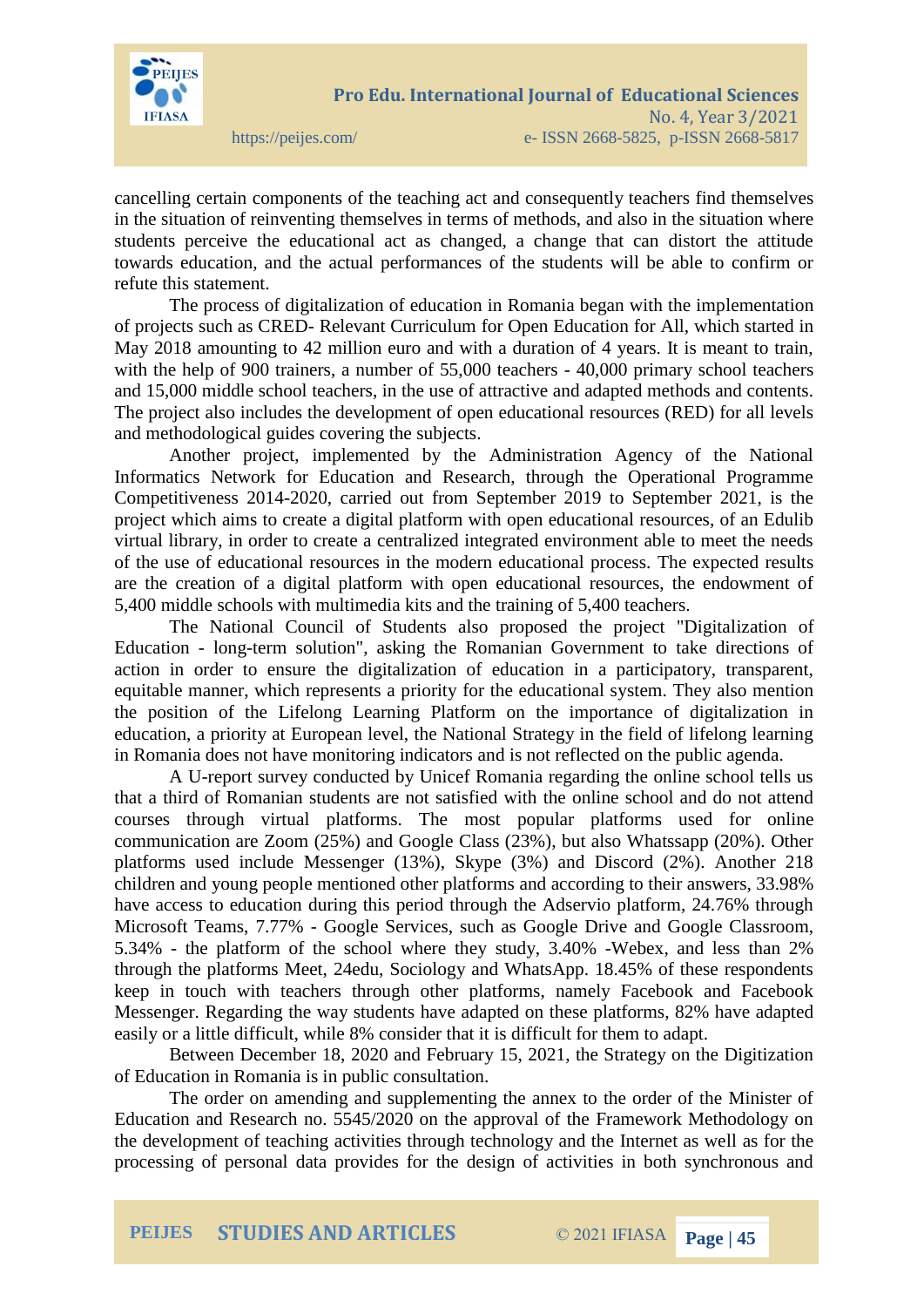

asynchronous system and the obligation to participate in these activities (introduced by art.14 letter f.)

One of the biggest challenges was equal access to quality remote learning, as some teachers, trainers, students did not have digital skills or access to technology or the Internet, especially those from disadvantaged backgrounds, in rural areas, but and those with special educational needs, with a higher risk of early school dropout for those exposed from a socioeconomic point of view. These institutions are more than places where people learn and train, as they also offer a sense of community, of socialization, and their lack can lead to anxiety, social isolation and stress.

Both teachers and trainers have adapted to remote teaching changing from face-toface teaching, but as many lacked the necessary experience, knowledge, skills, aptitudes, a specific training was needed and an increase in workload occurred during this period. According to the OECD TALIS study (2018), less than 40% of teachers felt well prepared for the use of ICT in the teaching process.

The Council of Europe states in "Council conclusions on combating the crisis caused by the COVID-19 pandemic in education and training" the fact that trainers and teachers showed admirable dedication and creativity, an openness to collaboration, co-creation and mutual learning, even affecting the balance between their personal and professional lives. Adult learners, especially the low-skilled ones, do not have the digital skills needed to participate in digital learning, which diminishes their opportunities for improvement and retraining".

The pandemic has affected international and European learning mobility, with crossborder learning mobility programmes initially suspended or postponed, with many Erasmus + activities also moving to the virtual environment.

During this period, many quality educational materials and practices have been developed, virtual learning environments that facilitate the use of existing online learning platforms have been supported, new ones, but also team collaboration tools have been developed, television broadcasts have been used to provide educational content, professional development opportunities were provided for teachers and trainers, equipment for those from socio-economically disadvantaged areas or environments and printed educational materials were distributed in some cases, the access to digital content in libraries was facilitated and psychological support for those in need was provided.

The Council of Europe calls on the Commission, in accordance with its competences and with due regard for the principle of subsidiarity, to work closely with international organizations such as the Council of Europe, UNESCO and the OECD on the provision and dissemination of information on the implications of the COVID-19 pandemic on education and training.

## **CONCLUSION**

These challenges also provided a valuable learning experience, accelerating the digital transformation of education and training institutions. The impact of the pandemic on education and training demonstrates the need for continuing the process of transformation and development of digital skills and competences of both teachers, trainers and students, continuing the exchange of information on experience and best practice, the examination of innovation opportunities to accelerate digital transformation of education and training institutions and reduce the digital sideslip.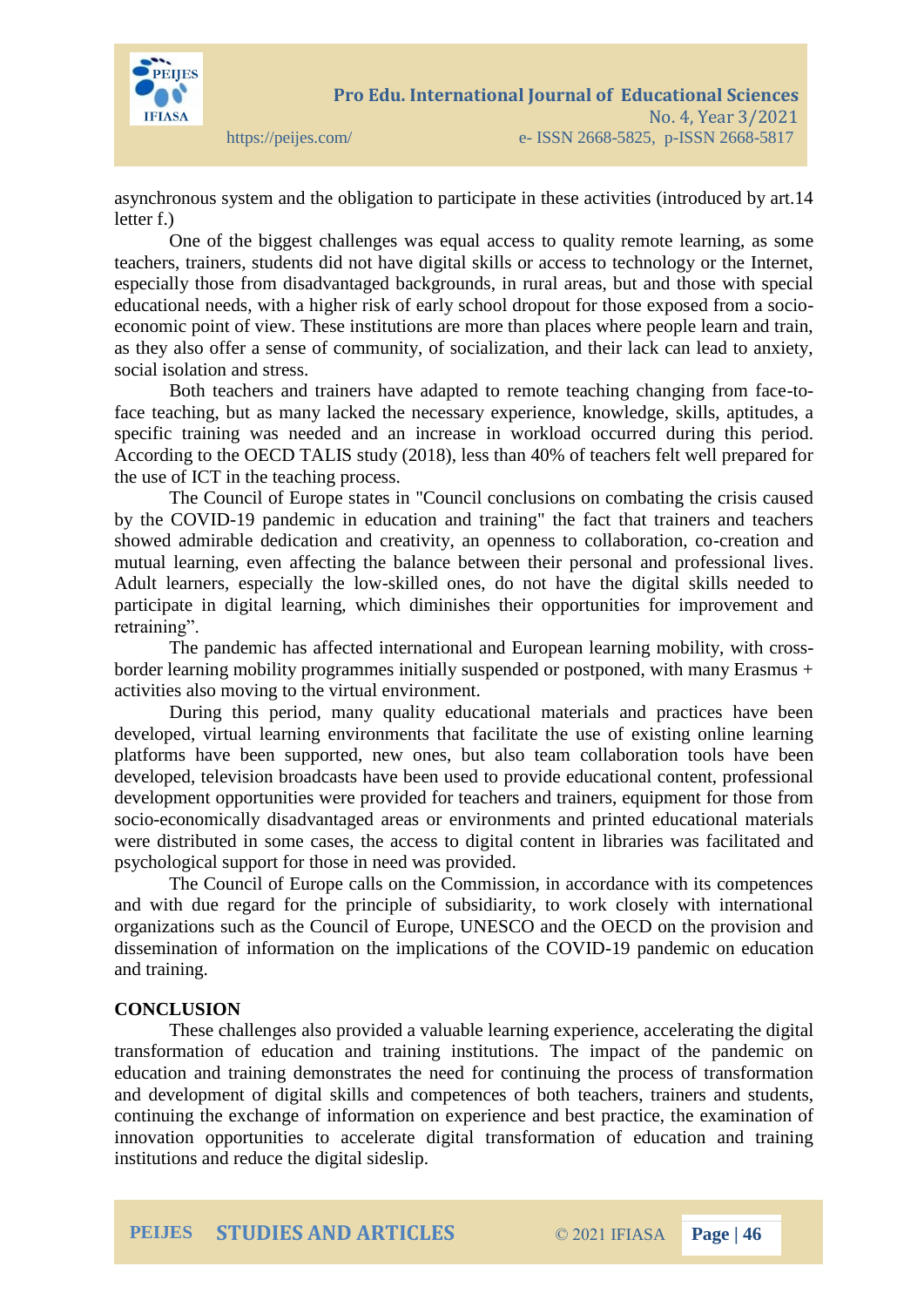

I believe that, in order to strengthen resilience and prepare for future effective and appropriate emergency responses timely, the possibility of integrating high-quality digital learning as part of the educational offer at all levels, into all types of education and training must be examined, with digital tools adapted to the ages and needs of learners and respecting the rules of data protection, privacy, cybersecurity and security, ensuring equal opportunities and continuous access to education and training for all ages, validating and recognizing learning outcomes acquired and supporting the development of digital infrastructure, digital skills and competences, through funding from the European Union and Digital Europe Programmes and strengthening the development of European and national public policies.

In creating the European Education Area, together with the Strategic Framework for European Cooperation in the field of Post-2020 Education and Training, the new Digital Education Action Plan and the updated Competence Agenda, the lessons learned from the crisis caused by the COVID-19 pandemic must be taken into account, regarding the digital transformation of education and training systems, paying particular attention to quality and societal challenges such as ensuring inclusion and equal opportunities, promoting cohesion and combating misinformation.

Further efforts should be made to facilitate exchanges regarding the challenges and measures taken by Member States, including by connecting and improving the availability of databases containing open educational resources and the access thereof, in order to facilitate the exchange of different remote learning methodologies, tools and materials. In this context, to capitalize on existing opportunities, such as those available through eTwinning, the School Education Gateway platform and the e-Platform for Adult Learning in Europe (EPALE), to promote the use of self-assessment tools such as SELFIE and HEInnovate to support the capacity and digital transformation of schools and higher education institutions.